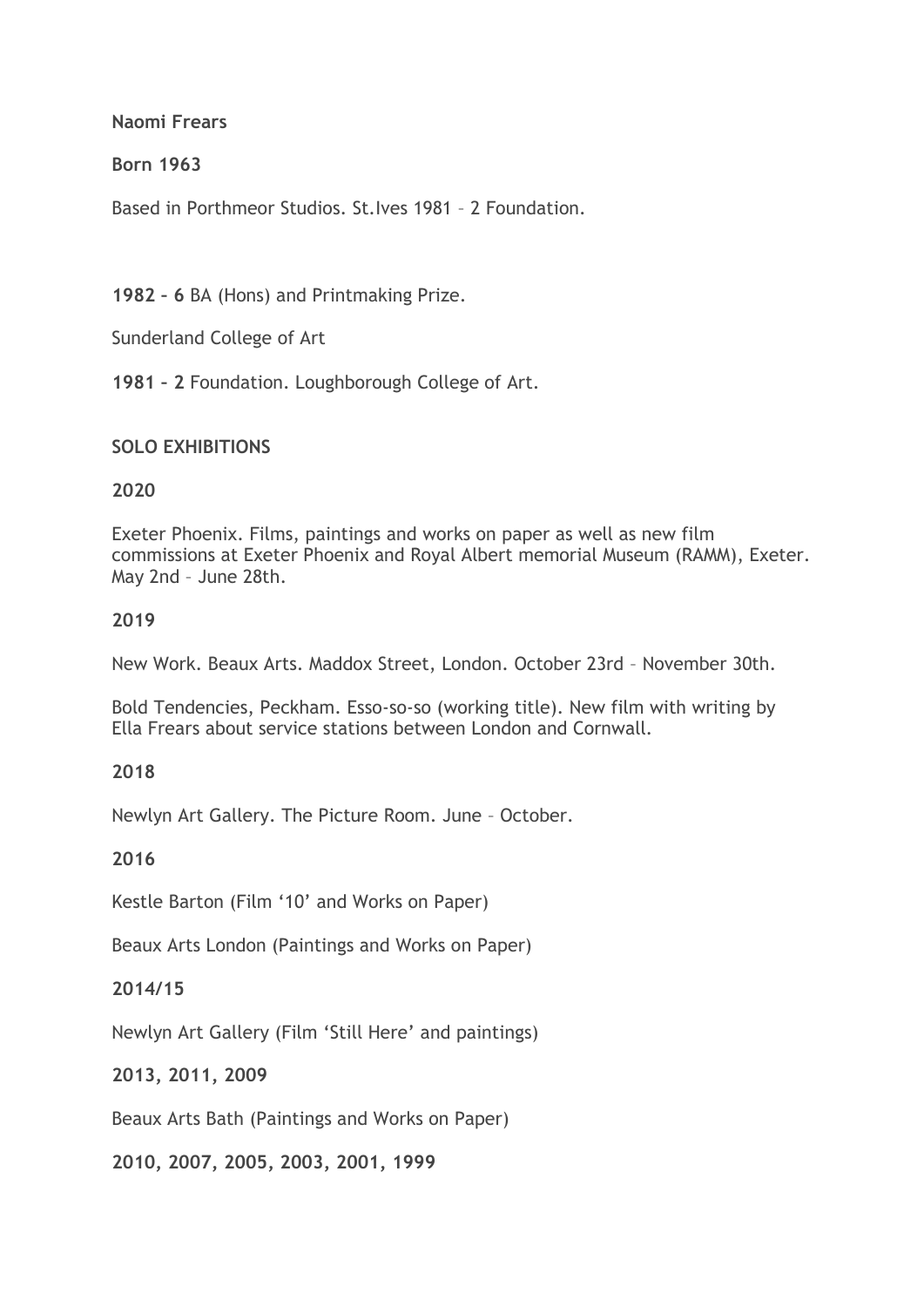Millennium Gallery, St.Ives (Paintings and Works on Paper)

# **SELECTED GROUP EXHIBITIONS**

**2019**

Many & Beautiful Things. Plymouth College of Art Gallery. July 5th – September 9th.

The World As Yet Unseen. April 6th – June 15th.

# **2018 / 19**

Many & Beautiful Things. Newlyn Art Gallery and the Exchange.

# **2017**

Ideal Science – A Risographic Survey. The Picture Room, Newlyn Art Gallery.

INK Miami Art Fair

Plymouth Contemporary open

St Ives Beaux Arts London

Screening of Study in Hindsight and The Proposal at the Future Imperfect Symposium. Plymouth University.

**2016**

All Out of Love – New film 'The Proposal' selected for Tate Screening.

Exeter Contemporary Open. Exeter Phoenix.

**2015**

Plymouth Contemporary Open. Plymouth University.

INK Miami Art Fair

Falmouth Art gallery Porthmeor Past and Present

**2014**

London Original Print Fair, Royal Academy

London Art Fair, Islington, London

Collage Wilson Stephens. London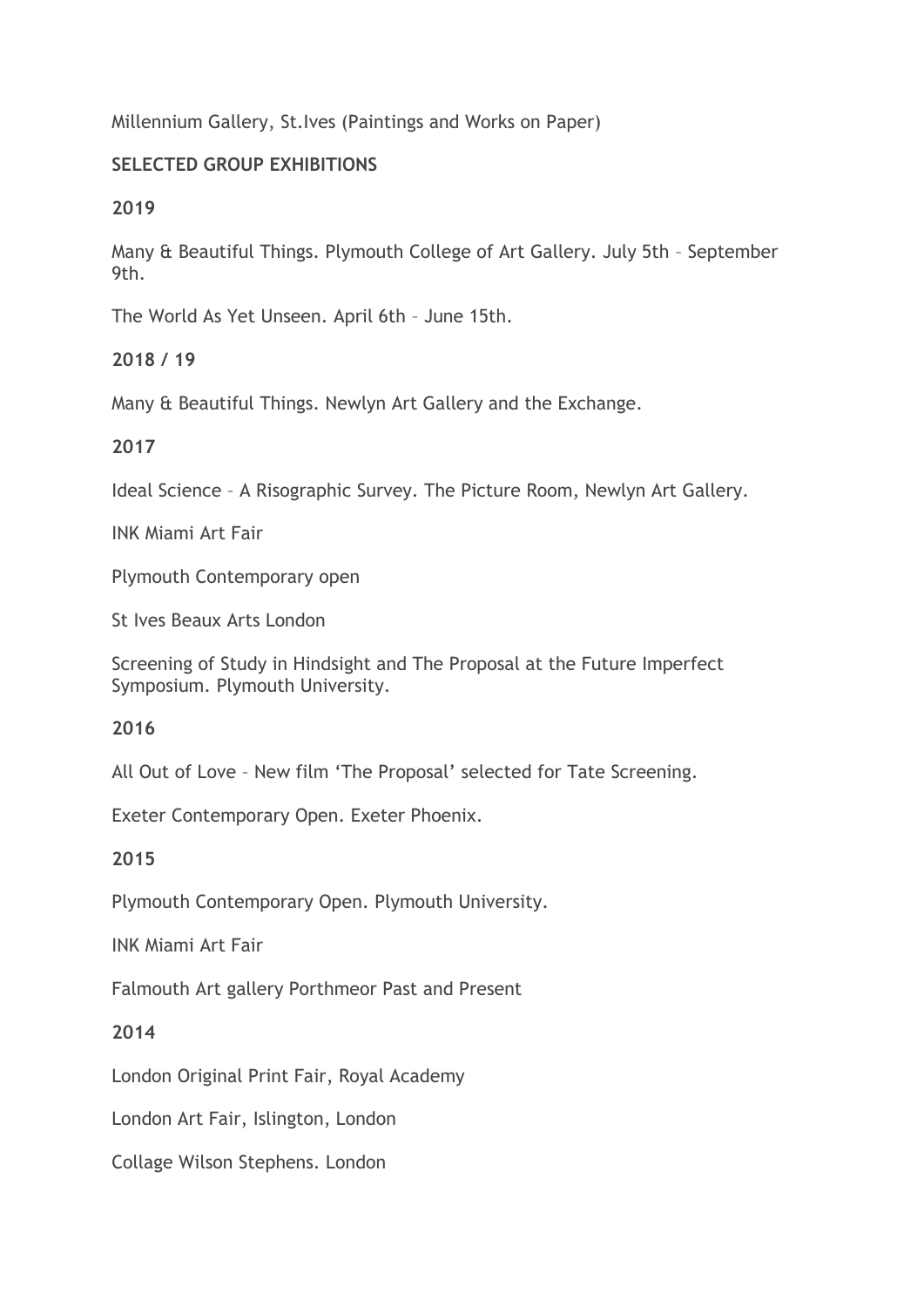# **2013**

Picture Room, Newlyn Art Gallery, Newlyn

20/21 Royal College of Art

# **RECENT OTHER ACTIVITY**

# **2018**

For Groundwork, Fieldtrip with sound by Luke Vibert

# **2017**

Invited to co-curate Late at Tate – a summer night of dance and performance.

Select and present work by four artists in a sound show. Porthmeor Studios, St Ives.

Co curate and host a screening of new films by fine art and experimental film students from Falmouth University.

Appear in Tate Britain's Great British Walks with Gus Casely-Hayford and Miriam Margolyes. Sky Arts

# **2016**

Film Study In Hindsight wins award at Exeter Contemporary Open.

Initiate and co-host A Long Weekend of Uncertainty – an interdisciplinary residency at Kestle Barton.

Co-curate and host The Voyeurs – Frears Bayliss screening of a programme of selected films.

Study in Hindsight selected by Lux for Side by Side screening event.

# **2015**

Organise, select and present an exhibition of four artists (Strepitus Crepitus Fragor) in St Ives.

Co-found LDM, a monthly discussion group with artists and curators.

Start Printmaking for Boys – irregular printmaking sessions for contemporary artists (not just boys!).

**2014**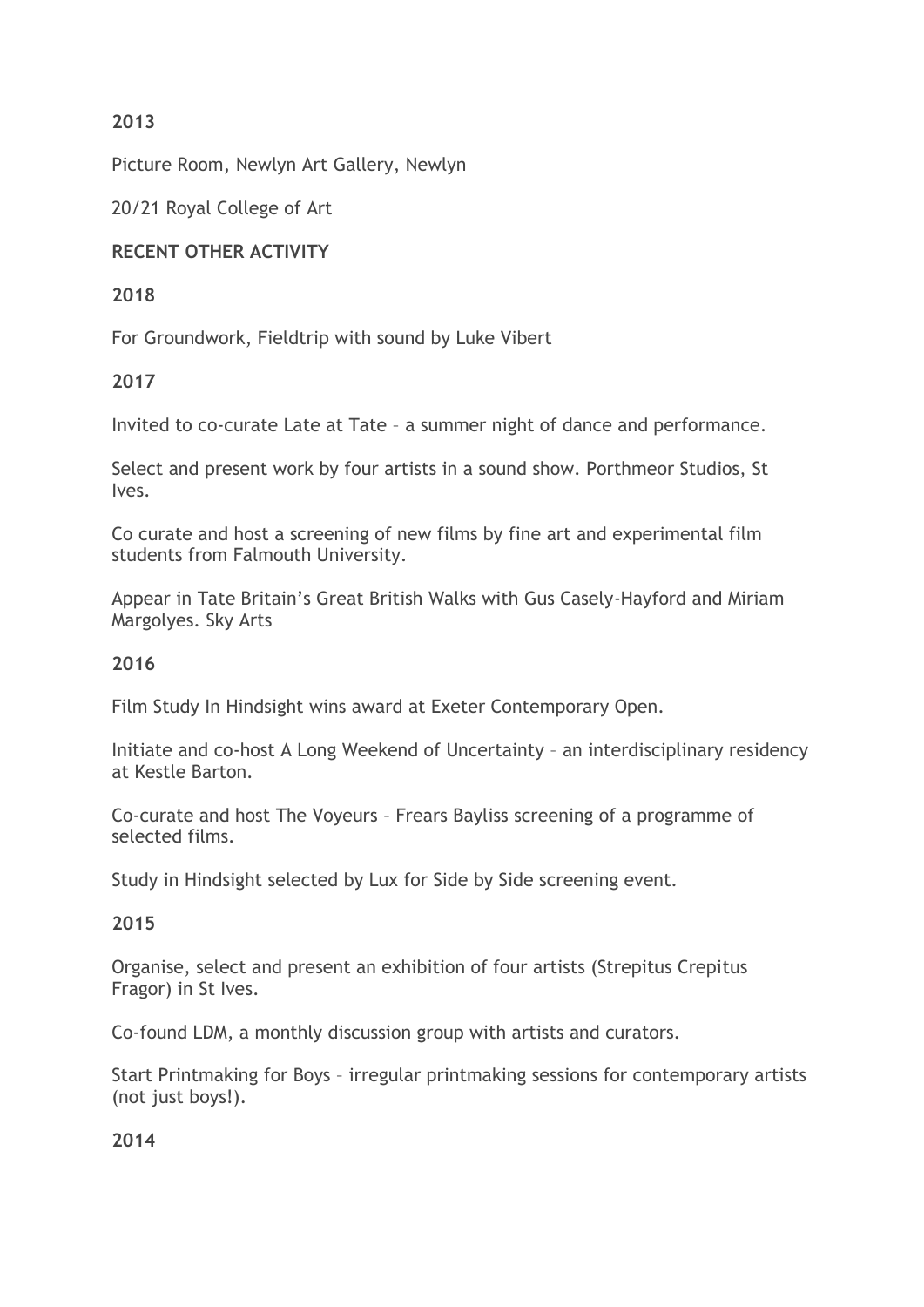Article published in issue 14 of Turps Banana.

# **2013 – 17**

Work appears regularly on cover of London Review of Books

**2013**

Sketch Open, Winner of Fine Art editioning prize – Rabley Contemporary

Selected for The Cornwall Workshop – A forum for dialogue and exchange with international artists, writers and curators, Kestle Barton.

Publications / Catalogues

**2017**

Plymouth Contemporary Open

**2016**

Exeter Contemporary Open

Kestle Barton. New Work

Beaux Arts. Essay by Simon Garfield

**2015**

Newlyn Art gallery Still Here. Essay by Blair Todd

Plymouth Contemporary Open

**2013**

Interview by Mark Osterfield

Porthmeor Studios & Cellars. The Architects' Story. By MJ Long

**2011**

Essay by Aidan Quinn

**2010**

Essay by Gill Nicol (Head of Interaction, Arnolfini Gallery)

Art and Graft. FT Weekend Magazine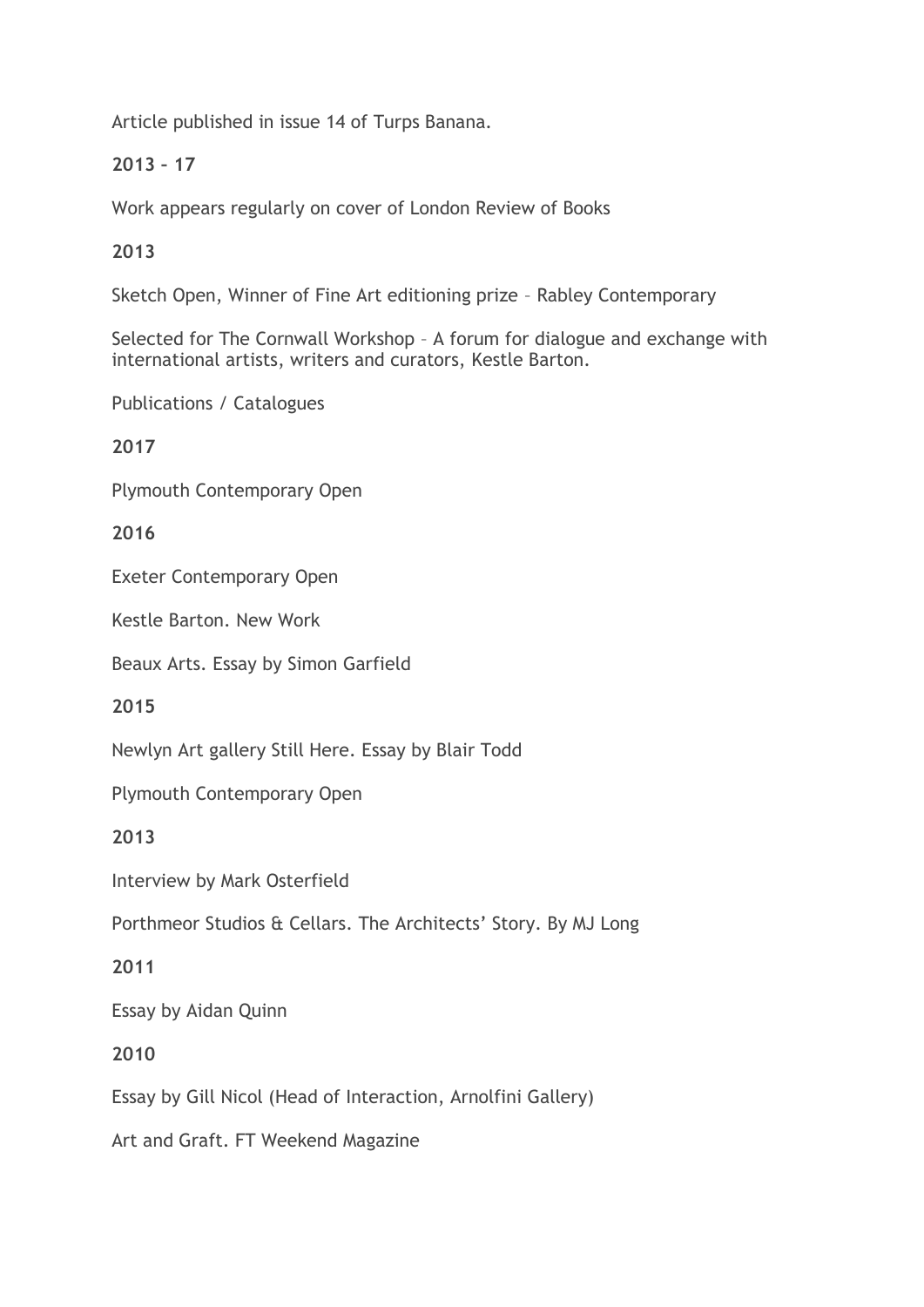# **2009**

Artists Studios. MJ Long

Essay by Elizabeth Knowles CBE (Also essay 2003)

## **2008**

Emma Thomas. Telegraph Magazine

# **2007**

Art Now Cornwall, Essay by Susan Daniel-McElroy, (Director Tate St Ives)

On the Very Edge of the Ocean, Ben Tufnell, Tate Publications

Work in Education and Residencies

### **2017**

Printmaking/redacting/collage workshop during Palace of Culture Newlyn Gallery

### **2016 / 2017**

Visiting lecturer School of Film and Television. Falmouth University

# **2015**

Lecture as part of Visiting Artists Series. Plymouth University

#### **2013**

MA Lecture Series. University College Falmouth

**2011**

Residency, Kestle Barton

Visiting lecturer, BA Fine Art, University College Falmouth

# **1993-2016**

Tate St.Ives. Leads practical sessions, special events and talks

#### **1995-2017**

Newlyn Art Gallery – Involved in devising and leading courses including printmaking and Drawing a painting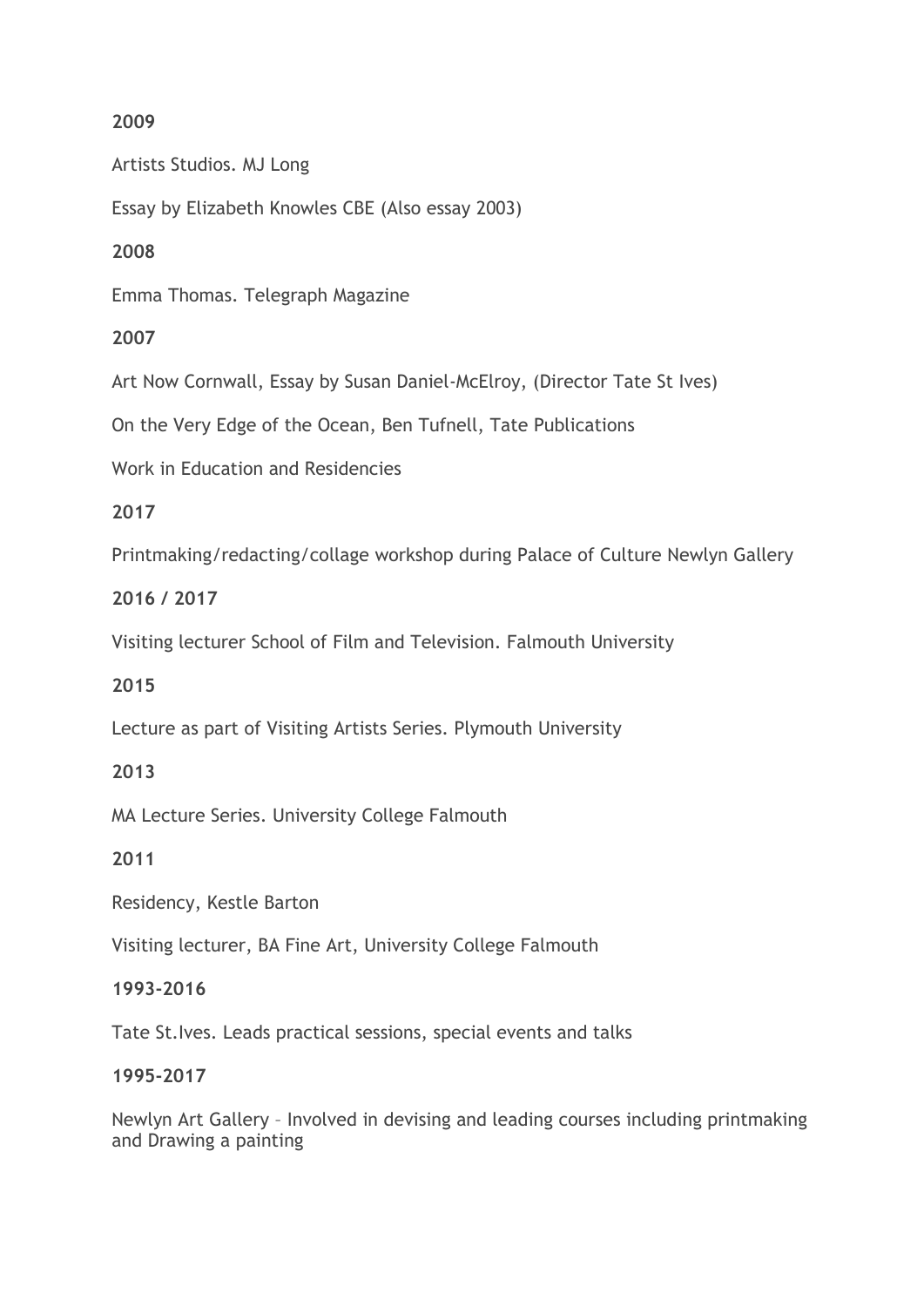### **2007 – 2017**

Falmouth Art Gallery. Leading printmaking courses

### **2002, 2005, 2007**

Vyner's School. Artist in Residence

### **Collections include**

Pallant House

Wilson Collection

University College Falmouth

Falmouth Art Gallery

Sunderland University

Cornwall Council

Royal Cornwall Museum

Slaughter and May

Selected Group Shows (pre 2013)

**2012**

20/21 Royal College of Art

IMS Falmouth Art Gallery

**2011**

Discerning Eye, Mall Galleries, London

Five by Five, Newlyn Art Gallery, Newlyn

Print! The Exchange, Penzance

**2010**

House of Fairy Tales, Millennium, St. Ives

#### **2009**

Insomnia, series of new prints. The Exchange, Penzance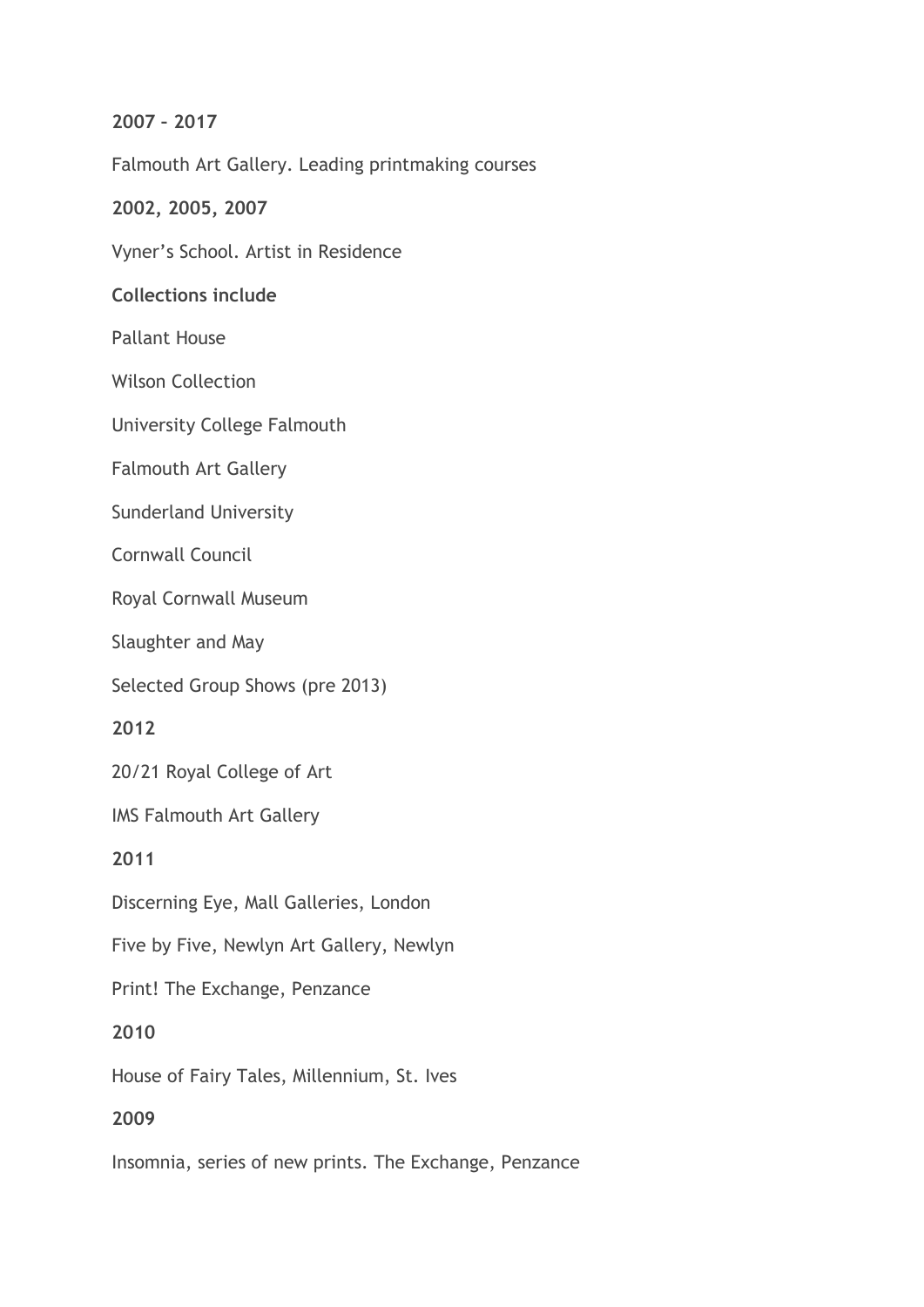20/21, The Royal College of Art, London

Double Vision, Exchange Gallery, Penzance

### **2008**

Treasures from the Wilson Collection, Falmouth Art Gallery

Drawing Show curated by The Drawing Room, The Exchange Gallery, Penzance

Crossing Over, Beaux Arts, Bath

# **2007**

Art Now Cornwall, Tate St.Ives

A Fine Line, Artonomy, Truro

### **2006**

NSA Exhibition, Goldfish Contemporary Fine Art, Penzance

Porthmeor Printmakers Show and Portfolio, Café. Tate St.Ives

From the Edge, Sherborne House, Dorset

# **2005**

3 Person Show, Newlyn Art Gallery, Newlyn

#### **2004**

Critic's Choice (John Russell Taylor), Newlyn Art Gallery, Newlyn

New Cornish Art, Edgar Modern, Bath

Drawing? Newlyn Art Gallery

# **2003**

Critic's Choice (Joan Bakewell), Newlyn Art Gallery

Conflict and Resolution, Harbour House, Devon

ID, Newlyn Art Gallery

Selected Other Activity (pre 2013)

### **2011**